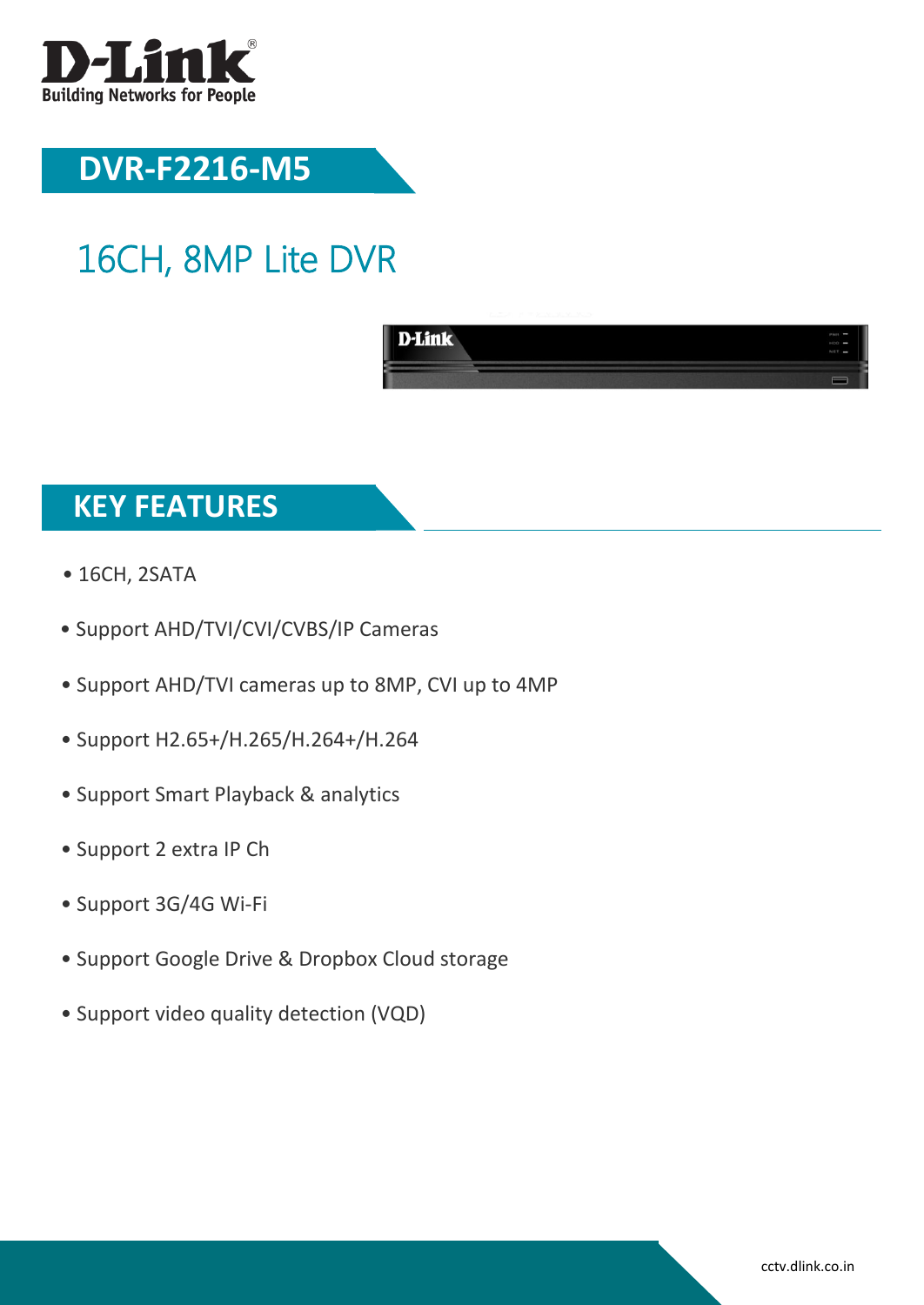## **DVR-F2216-M5** 16CH, 8MP Lite DVR

| <b>INIERFACE</b> |  |
|------------------|--|
|                  |  |
|                  |  |
|                  |  |



#### SPECIFICATION

| <b>VIDEO &amp; AUDIO INPUT</b>    |                                                                                                                             |  |  |  |  |
|-----------------------------------|-----------------------------------------------------------------------------------------------------------------------------|--|--|--|--|
| Video Input                       | 16ch BNC interface (1.0Vp-p, 75 $\Omega$ )                                                                                  |  |  |  |  |
| TVI / AHD                         | 8MP, 5MP, 4MP, 1080P, 720P                                                                                                  |  |  |  |  |
| <b>CVI</b>                        | 4MP, 1080P, 720P                                                                                                            |  |  |  |  |
| <b>IPC</b>                        | Up to 20ch 8MP                                                                                                              |  |  |  |  |
| <b>Audio Input</b>                | 4-ch, RCA (2.0 Vp-p, 1 KΩ)                                                                                                  |  |  |  |  |
| Two way Talk                      | 1-ch, multiplex with Audio Input (RCA)                                                                                      |  |  |  |  |
| <b>VIDEO &amp; AUDIO OUTPUT</b>   |                                                                                                                             |  |  |  |  |
| HDMI                              | 1ch, resolution:<br>4K(3840×2160)/30Hz,2K(2560x1440)/30Hz,1920<br>×1080/60Hz,1280×1024/60Hz,1280×720/60Hz,1<br>024×768/60Hz |  |  |  |  |
| VGA                               | 1ch, resolution:<br>1920×1080/60Hz,1280×1024/60Hz,1280×720/<br>60Hz, 1024×768/60Hz                                          |  |  |  |  |
| <b>CVBS output</b>                | Support                                                                                                                     |  |  |  |  |
| <b>Audio Output</b>               | 1-ch, RCA (Linear, 1kΩ)                                                                                                     |  |  |  |  |
| <b>RECORDING</b>                  |                                                                                                                             |  |  |  |  |
| Compression                       | H.265+/H.265/H.264+/H.264                                                                                                   |  |  |  |  |
| <b>Resolution</b>                 | 8MP@7fps,8MP<br>lite@15fps,5MP@12fps,4MP@15fps,1080P/<br>720P/960H/D1@25fps (P)/30fps (N)                                   |  |  |  |  |
| Frame Rate(fps)                   | 1fps-25fps (PAL) / 30fps (NTSC)                                                                                             |  |  |  |  |
| <b>Video Bit Rate</b>             | 11Kbps~ 6Mbps                                                                                                               |  |  |  |  |
| <b>Record Mode</b>                | Manual, Schedule, Alarm                                                                                                     |  |  |  |  |
| <b>Audio Compression</b>          | G.711a                                                                                                                      |  |  |  |  |
| <b>Audio Bit Rate</b>             | 64Kbps                                                                                                                      |  |  |  |  |
| <b>PLAYBACK &amp; BACKUP</b>      |                                                                                                                             |  |  |  |  |
| Playback Mode                     | Smart Playback/Normal/Time Division/ Label/<br>Event/ Picture Playback                                                      |  |  |  |  |
| Playback Rate                     | 4CH 8MP Playback<br>8CH 8MP lite/5MP/4MP/1080P Playback                                                                     |  |  |  |  |
| <b>Backup Mode</b>                | <b>USB Device/Network</b>                                                                                                   |  |  |  |  |
| <b>SMART FUNCTION</b>             |                                                                                                                             |  |  |  |  |
| <b>Smart Detection for Analog</b> | 16CH line crossing detection, area Intrusion,<br>defocus detection                                                          |  |  |  |  |
| <b>Smart Playback for Analog</b>  | Line Crossing, Area Intrusion, Motion<br><b>Detection</b>                                                                   |  |  |  |  |
| <b>Cloud Storage</b>              | Support                                                                                                                     |  |  |  |  |
| <b>Cloud Upgrade</b>              | Support                                                                                                                     |  |  |  |  |